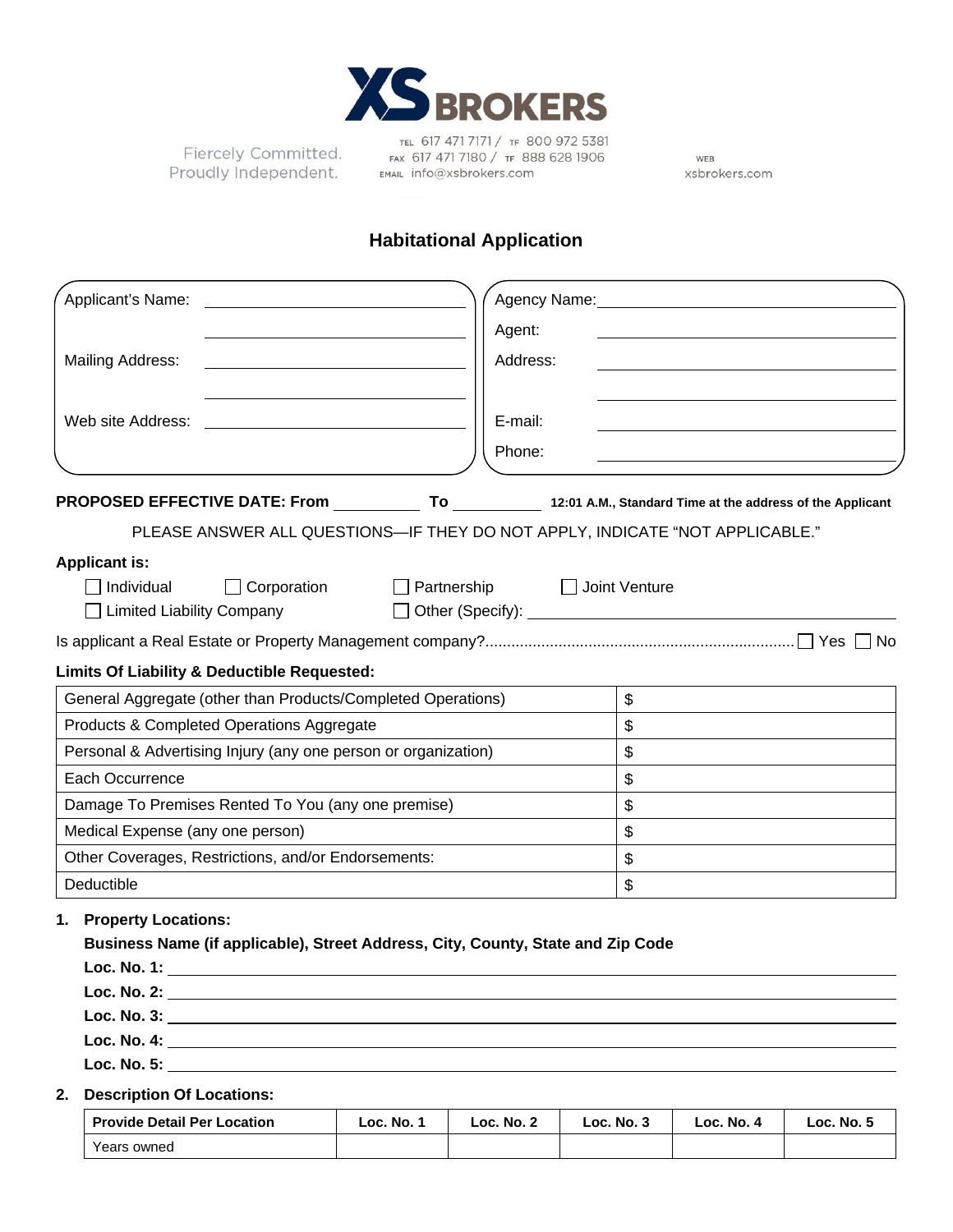| Type of occupancy*                                                                                                  |                                |             |                             |                      |                               |
|---------------------------------------------------------------------------------------------------------------------|--------------------------------|-------------|-----------------------------|----------------------|-------------------------------|
| Year built                                                                                                          |                                |             |                             |                      |                               |
| No. Stories                                                                                                         |                                |             |                             |                      |                               |
| No. Units-total                                                                                                     |                                |             |                             |                      |                               |
|                                                                                                                     |                                |             |                             |                      |                               |
| No. Buildings                                                                                                       |                                |             |                             |                      |                               |
| Total square feet                                                                                                   |                                |             |                             |                      |                               |
| Type of roof                                                                                                        |                                |             |                             |                      |                               |
| Pool? (see Section 12.)                                                                                             | No<br>Yes                      | No<br>Yes   | Yes<br>No                   | No<br>Yes            | Yes $\Box$ No                 |
| Manager on premises?                                                                                                | $\sqsupset$ No<br>Yes $\Gamma$ | No<br>Yes [ | No<br>Yes                   | No<br>Yes $\Box$     | Yes $\Box$ No                 |
| If occupancy is other than<br>habitational, please describe the<br>occupancy and square footage.                    |                                |             |                             |                      |                               |
| Monthly rent per unit:                                                                                              |                                |             |                             |                      |                               |
| Apartments: 1 BR                                                                                                    | \$                             | \$          | \$                          | \$                   | \$                            |
| 2 BR                                                                                                                | \$                             | \$          | \$                          | \$                   | \$                            |
| 3 BR                                                                                                                | \$                             | \$          | \$                          | \$                   | \$                            |
| Other                                                                                                               | \$                             | \$          | \$                          | \$                   | \$                            |
| Dwellings:                                                                                                          | \$                             | \$          | \$                          | \$                   | \$                            |
| Percent of units subsidized                                                                                         | $\%$                           | $\%$        | $\%$                        | $\%$                 | $\%$                          |
| Percent of university or college<br>students as tenants                                                             | $\%$                           | %           | %                           | %                    | $\%$                          |
| Vacant?                                                                                                             | No<br>Yes                      | Yes<br>No   | Yes<br>No                   | Yes<br>No            | Yes<br>No                     |
| Building(s) condemned or<br>scheduled for demolition?                                                               | □ Yes □ No                     | コ Yes ロ No  | $\Box$ Yes $\Box$ No        | $\Box$ Yes $\Box$ No | Yes $\Box$ No<br>$\mathsf{L}$ |
| Subcontracted work-Anticipated<br>cost next twelve (12) months                                                      | \$                             | \$          | \$                          | \$                   | $\frac{1}{2}$                 |
| *Use alpha code listed for type of occupancy:                                                                       | A-Apartment Building           |             | F-Dwelling/three family     |                      |                               |
|                                                                                                                     | <b>B-Garden Apartments</b>     |             | G-Dwelling/four family      |                      |                               |
|                                                                                                                     | C-Apartment hotel              |             | H-Boarding or Rooming House |                      |                               |
|                                                                                                                     | D-Dwelling/one family          |             | I-Mobile Home               |                      |                               |
|                                                                                                                     | E-Dwelling/two family          |             | J-Time-share                |                      |                               |
|                                                                                                                     |                                |             |                             |                      |                               |
|                                                                                                                     |                                |             |                             |                      |                               |
|                                                                                                                     |                                |             |                             |                      |                               |
|                                                                                                                     |                                |             |                             |                      |                               |
|                                                                                                                     |                                |             |                             |                      |                               |
| 7.   Do any of the properties include subsidized housing (including HUD and Section 8)?………………… $\Box$ Yes $\Box$ No |                                |             |                             |                      |                               |
|                                                                                                                     |                                |             |                             |                      |                               |
|                                                                                                                     |                                |             |                             |                      | Yes $\square$<br>No           |

**9. Number of years in business?**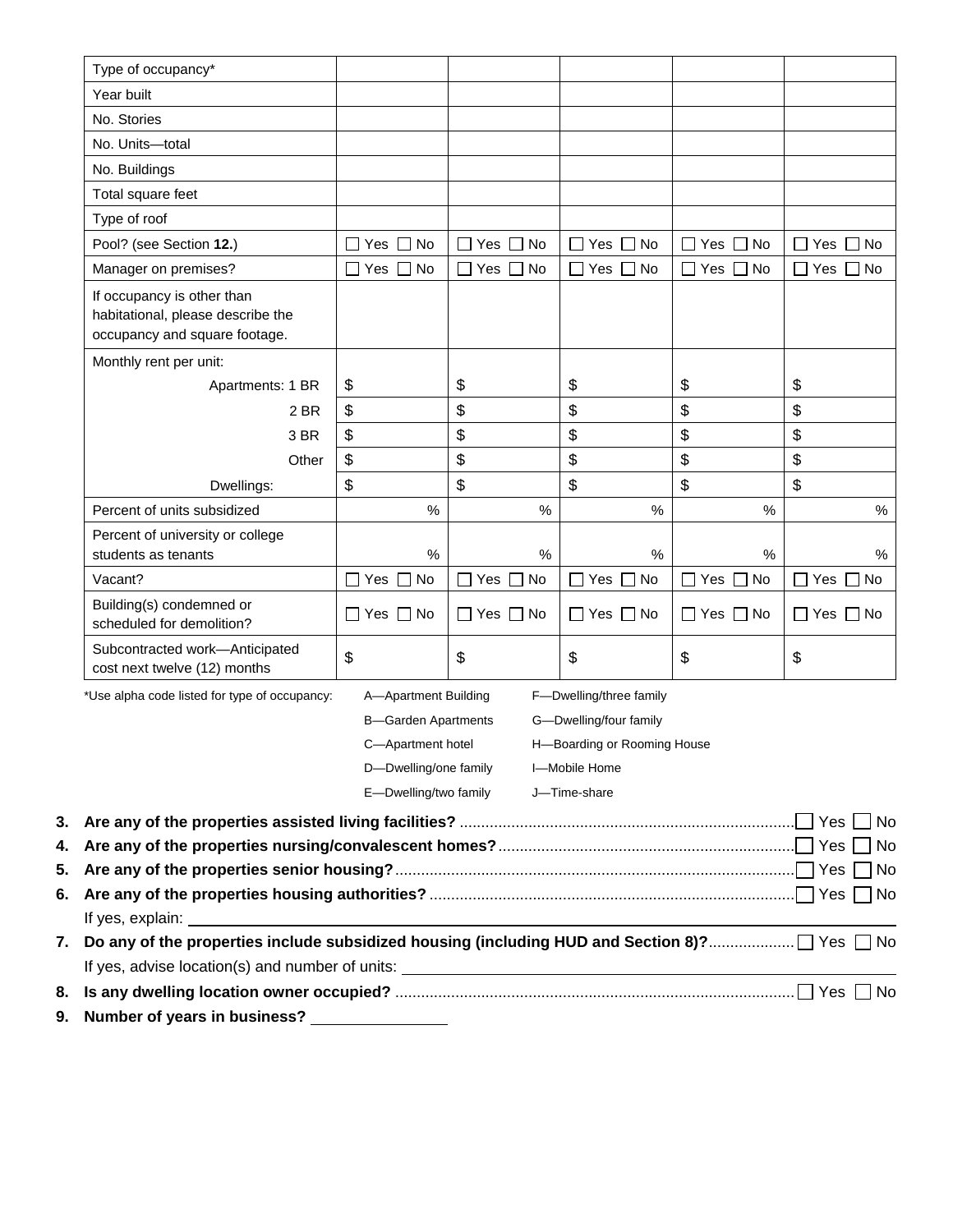## **10. Year Of Updates:**

| <b>Provide Year &amp; Indicate</b><br><b>Full or Partial Update</b><br><b>Per Location</b> | Loc. No. 1                                                                                                            | Loc. No. 2            | Loc. No. 3                                                                                                            | Loc. No. 4                                                                                                            | <b>Loc. No. 5</b>     |
|--------------------------------------------------------------------------------------------|-----------------------------------------------------------------------------------------------------------------------|-----------------------|-----------------------------------------------------------------------------------------------------------------------|-----------------------------------------------------------------------------------------------------------------------|-----------------------|
| Heating                                                                                    | Year:                                                                                                                 | Year: www.            | Year:                                                                                                                 | Year: $\_\_$                                                                                                          | Year:                 |
|                                                                                            | $\Box$ Full Update                                                                                                    | □ Full Update         | □ Full Update                                                                                                         | $\Box$ Full Update                                                                                                    | $\Box$ Full Update    |
|                                                                                            | $\Box$ Partial Update                                                                                                 | □ Partial Update      | $\Box$ Partial Update                                                                                                 | $\Box$ Partial Update                                                                                                 | $\Box$ Partial Update |
| Paint                                                                                      | Year: $\_\_$                                                                                                          | Year:                 | Year: $\frac{1}{\sqrt{1-\frac{1}{2}}\sqrt{1-\frac{1}{2}}\sqrt{1-\frac{1}{2}}\sqrt{1-\frac{1}{2}}\sqrt{1-\frac{1}{2}}$ | Year: $\frac{1}{\sqrt{1-\frac{1}{2}}\sqrt{1-\frac{1}{2}}\sqrt{1-\frac{1}{2}}\sqrt{1-\frac{1}{2}}\sqrt{1-\frac{1}{2}}$ | Year:                 |
|                                                                                            | $\Box$ Full Update                                                                                                    | $\Box$ Full Update    | $\Box$ Full Update                                                                                                    | $\Box$ Full Update                                                                                                    | $\Box$ Full Update    |
|                                                                                            | $\Box$ Partial Update                                                                                                 | $\Box$ Partial Update | $\Box$ Partial Update                                                                                                 | $\Box$ Partial Update                                                                                                 | $\Box$ Partial Update |
| Parking areas                                                                              | Year: $\frac{1}{\sqrt{1-\frac{1}{2}}\sqrt{1-\frac{1}{2}}\sqrt{1-\frac{1}{2}}\sqrt{1-\frac{1}{2}}\sqrt{1-\frac{1}{2}}$ | Year:                 | Year:                                                                                                                 | Year:                                                                                                                 | Year: ____            |
|                                                                                            | $\Box$ Full Update                                                                                                    | $\Box$ Full Update    | $\Box$ Full Update                                                                                                    | $\Box$ Full Update                                                                                                    | $\Box$ Full Update    |
|                                                                                            | $\Box$ Partial Update                                                                                                 | □ Partial Update      | $\Box$ Partial Update                                                                                                 | $\Box$ Partial Update                                                                                                 | □ Partial Update      |
| Patio balconies/railings                                                                   | Year:                                                                                                                 | Year:                 | Year:                                                                                                                 | Year:                                                                                                                 | Year:                 |
|                                                                                            | $\Box$ Full Update                                                                                                    | $\Box$ Full Update    | $\Box$ Full Update                                                                                                    | $\Box$ Full Update                                                                                                    | $\Box$ Full Update    |
|                                                                                            | □ Partial Update                                                                                                      | □ Partial Update      | $\Box$ Partial Update                                                                                                 | $\Box$ Partial Update                                                                                                 | □ Partial Update      |
| Plumbing                                                                                   | Year:                                                                                                                 | Year:                 | Year:                                                                                                                 | Year:                                                                                                                 | Year:                 |
|                                                                                            | $\Box$ Full Update                                                                                                    | □ Full Update         | $\Box$ Full Update                                                                                                    | $\Box$ Full Update                                                                                                    | $\Box$ Full Update    |
|                                                                                            | □ Partial Update                                                                                                      | $\Box$ Partial Update | $\Box$ Partial Update                                                                                                 | $\Box$ Partial Update                                                                                                 | $\Box$ Partial Update |
| Roof                                                                                       | Year: $\frac{1}{\sqrt{1-\frac{1}{2}}\sqrt{1-\frac{1}{2}}\sqrt{1-\frac{1}{2}}\sqrt{1-\frac{1}{2}}\sqrt{1-\frac{1}{2}}$ | Year:                 | Year:                                                                                                                 | Year:                                                                                                                 | Year:                 |
|                                                                                            | $\Box$ Full Update                                                                                                    | $\Box$ Full Update    | $\Box$ Full Update                                                                                                    | $\Box$ Full Update                                                                                                    | $\Box$ Full Update    |
|                                                                                            | $\Box$ Partial Update                                                                                                 | □ Partial Update      | □ Partial Update                                                                                                      | $\Box$ Partial Update                                                                                                 | $\Box$ Partial Update |
| <b>Sidewalks</b>                                                                           | Year:                                                                                                                 | Year:                 | Year: $\frac{1}{\sqrt{1-\frac{1}{2}}\sqrt{1-\frac{1}{2}}\sqrt{1-\frac{1}{2}}\sqrt{1-\frac{1}{2}}\sqrt{1-\frac{1}{2}}$ | Year:                                                                                                                 | Year:                 |
|                                                                                            | $\Box$ Full Update                                                                                                    | $\Box$ Full Update    | $\Box$ Full Update                                                                                                    | $\Box$ Full Update                                                                                                    | $\Box$ Full Update    |
|                                                                                            | $\Box$ Partial Update                                                                                                 | $\Box$ Partial Update | $\Box$ Partial Update                                                                                                 | $\Box$ Partial Update                                                                                                 | $\Box$ Partial Update |
| Wiring & Electrical                                                                        | Year: The Management of the Search                                                                                    | Year:                 | Year:                                                                                                                 | Year: $\_\_$                                                                                                          | Year:                 |
|                                                                                            | $\Box$ Full Update                                                                                                    | $\Box$ Full Update    | $\Box$ Full Update                                                                                                    | $\Box$ Full Update                                                                                                    | $\Box$ Full Update    |
|                                                                                            | □ Partial Update                                                                                                      | $\Box$ Partial Update | □ Partial Update                                                                                                      | $\Box$ Partial Update                                                                                                 | $\Box$ Partial Update |

### **11. Current Renovations:**

| <b>Provide Detail Per Location</b>       | Loc. No. 1                  | Loc. No. 2 | Loc. $No. 3$                                     | Loc. No. $4$         | Loc. $No. 5$ |
|------------------------------------------|-----------------------------|------------|--------------------------------------------------|----------------------|--------------|
| Cost of renovation                       | Ф                           |            |                                                  |                      |              |
| Type of renovation                       |                             |            |                                                  |                      |              |
| Certificates for subcontractors on file? | $\Box$ Yes $\Box$ No $\Box$ |            | $\Box$ Yes $\Box$ No $\Box$ Yes $\Box$ No $\Box$ | $\Box$ Yes $\Box$ No | ∃Yes □ No I  |

# **12. Swimming Pool(s):**

| <b>Provide Detail Per Location</b> | Loc. No. 1 | Loc. No. 2 | Loc. $No. 3$ | Loc. No. 4 | Loc. No. $5$ |
|------------------------------------|------------|------------|--------------|------------|--------------|
| Number of swimming/wading pools    |            |            |              |            |              |
| Number of diving boards/platforms  |            |            |              |            |              |
| Height of diving boards/platforms  |            |            |              |            |              |
| Number of slides                   |            |            |              |            |              |
| Height of slides                   |            |            |              |            |              |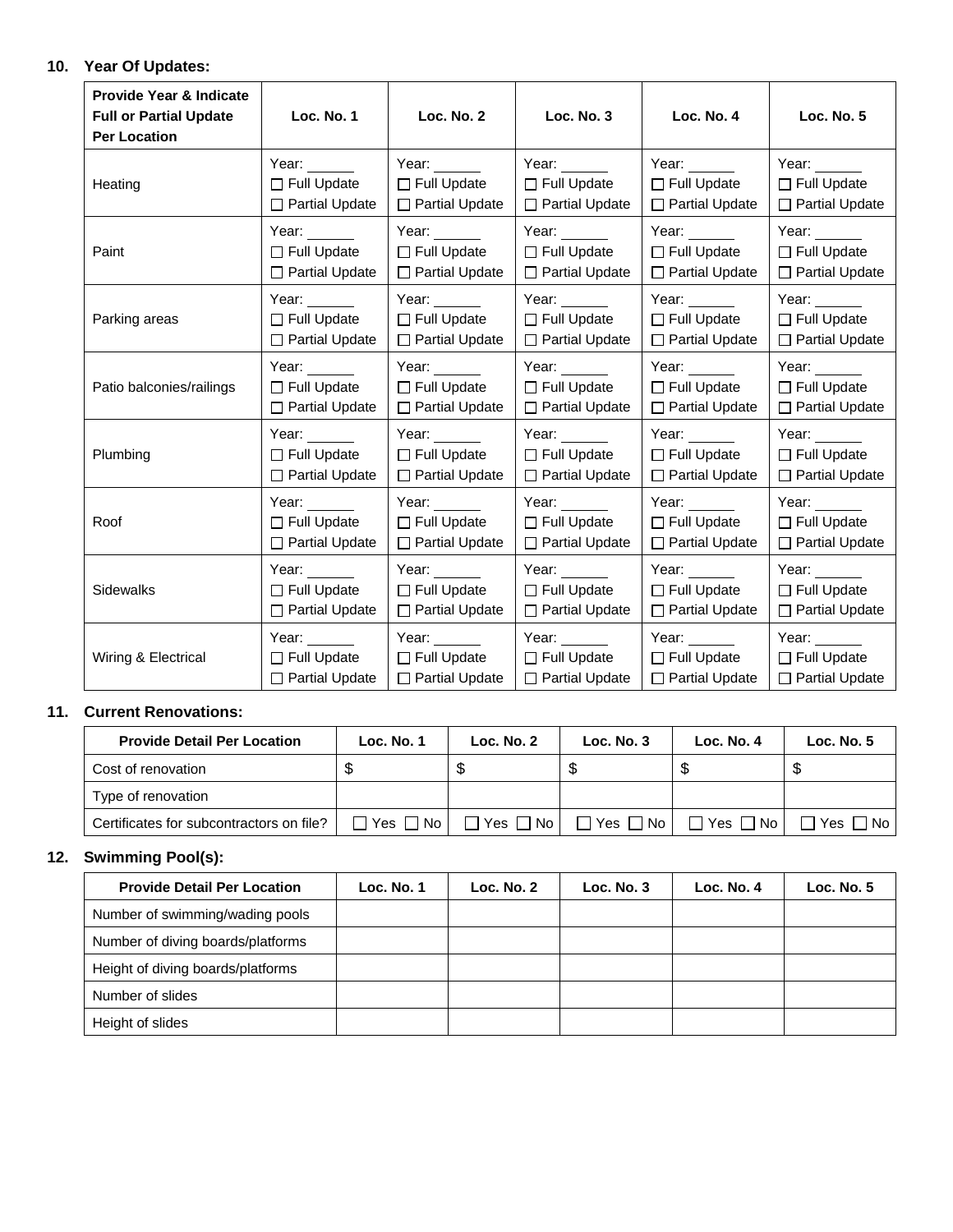# **Swimming Pool(s) continued:**

**13.** 

**14.** 

| <b>Provide Detail Per Location</b>                                                                                                     | Loc. No. 1                          | Loc. No. 2                          | Loc. No. 3                          | Loc. No. 4                   | Loc. No. 5                          |
|----------------------------------------------------------------------------------------------------------------------------------------|-------------------------------------|-------------------------------------|-------------------------------------|------------------------------|-------------------------------------|
| Pool maintained by applicant or<br>outside contractor?                                                                                 | Applicant<br>Contractor             | Applicant<br>П<br>$\Box$ Contractor | Applicant<br>П<br>Contractor<br>П   | Applicant<br>Contractor      | Applicant<br>Contractor             |
| If outside contractor, are certifi-<br>cates of insurance on file?                                                                     | $\Box$ Yes $\Box$ No                | $\Box$ Yes $\Box$ No                | $\Box$ Yes $\Box$ No                | $\Box$ Yes $\Box$ No         | $\Box$ Yes<br>$\Box$ No             |
| Pool completely surrounded by<br>building walls or fence?                                                                              | $\Box$ Yes $\Box$ No                | $\Box$ Yes $\Box$ No                | $\Box$ Yes $\Box$ No                | $\Box$ Yes $\Box$ No         | $\Box$ Yes $\Box$ No                |
| Height of fence                                                                                                                        |                                     |                                     |                                     |                              |                                     |
| Equipped with self-closing and<br>self-latching gates/doors?                                                                           | $\Box$ Yes $\Box$ No                | $\Box$ Yes $\Box$ No                | $\Box$ Yes $\Box$ No                | $\Box$ Yes $\Box$ No         | $\Box$ Yes $\Box$ No                |
| Lifeguards provided?                                                                                                                   | $\Box$ Yes $\Box$ No                | $\Box$ Yes $\Box$ No                | $\Box$ Yes $\Box$ No                | Yes $\Box$ No                | $\Box$ Yes $\Box$ No                |
| If yes, by Applicant or Pool<br>Management Company?                                                                                    | $\Box$ Applicant<br>$\Box$ Mgmt Co. | $\Box$ Applicant<br>$\Box$ Mgmt Co. | $\Box$ Applicant<br>$\Box$ Mgmt Co. | $\Box$ Applicant<br>Mgmt Co. | $\Box$ Applicant<br>$\Box$ Mgmt Co. |
| If outside contractor, are certifi-<br>cates of insurance on file?                                                                     | $\Box$ Yes $\Box$ No                | $\Box$ Yes $\Box$ No                | $\Box$ Yes $\Box$ No                | $\Box$ Yes $\Box$ No         | $\Box$ Yes $\Box$ No                |
| Underwater lighting?                                                                                                                   | $\Box$ Yes $\Box$ No                | $\Box$ Yes $\Box$ No                | $\Box$ Yes $\Box$ No                | $\Box$ Yes $\Box$ No         | $\Box$ Yes $\Box$ No                |
| Steps into shallow end with<br>handrails?                                                                                              | $\Box$ Yes $\Box$ No                | $\Box$ Yes $\Box$ No                | $\Box$ Yes $\Box$ No                | $\Box$ Yes $\Box$ No         | $\Box$ Yes $\Box$ No                |
| Ladder at deep end with handrails?                                                                                                     | $\Box$ Yes $\Box$ No                | $\Box$ Yes $\Box$ No                | $\Box$ Yes $\Box$ No                | $\Box$ Yes $\Box$ No         | $\Box$ Yes $\Box$ No                |
| Depth of pool markings clearly<br>visible?                                                                                             | $\Box$ Yes $\Box$ No                | $\Box$ Yes $\Box$ No                | $\Box$ Yes $\Box$ No                | ∏ Yes ∏ No                   | $\Box$ Yes $\Box$ No                |
| Warning signs and rules posted?                                                                                                        | □ Yes □ No                          | $\Box$ Yes $\Box$ No                | $\Box$ Yes $\Box$ No                | $\Box$ Yes $\Box$ No         | $\Box$ Yes $\Box$ No                |
| Life-safety equipment available at<br>poolside?                                                                                        | $\square$ Yes $\square$ No          | $\Box$ Yes $\Box$ No                | $\Box$ Yes $\Box$ No                | $\Box$ Yes $\Box$ No         | $\Box$ Yes $\Box$ No                |
| Swimming pools, wading pools, hot<br>tubs and spas in compliance with the<br>federal Virginia Graeme Baker Pool<br>and Spa Safety Act? | $\Box$ Yes $\Box$ No                | $\Box$ Yes $\Box$ No                | $\Box$ Yes $\Box$ No                | $\Box$ Yes $\Box$ No         | $\Box$ Yes $\Box$ No                |
| <b>Maintenance:</b>                                                                                                                    |                                     |                                     |                                     |                              |                                     |
| Who performs:                                                                                                                          |                                     |                                     |                                     |                              |                                     |
|                                                                                                                                        |                                     |                                     |                                     |                              |                                     |
|                                                                                                                                        |                                     |                                     |                                     |                              |                                     |
|                                                                                                                                        |                                     |                                     |                                     |                              |                                     |
|                                                                                                                                        |                                     |                                     |                                     |                              |                                     |
| For all operations performed by an outside contractor:                                                                                 |                                     |                                     |                                     |                              |                                     |
|                                                                                                                                        |                                     |                                     |                                     |                              |                                     |
|                                                                                                                                        |                                     |                                     |                                     |                              |                                     |
| <b>Fire Protection:</b>                                                                                                                |                                     |                                     |                                     |                              |                                     |
| а.                                                                                                                                     |                                     |                                     |                                     |                              | l No                                |
|                                                                                                                                        |                                     |                                     |                                     |                              | Yes<br>No                           |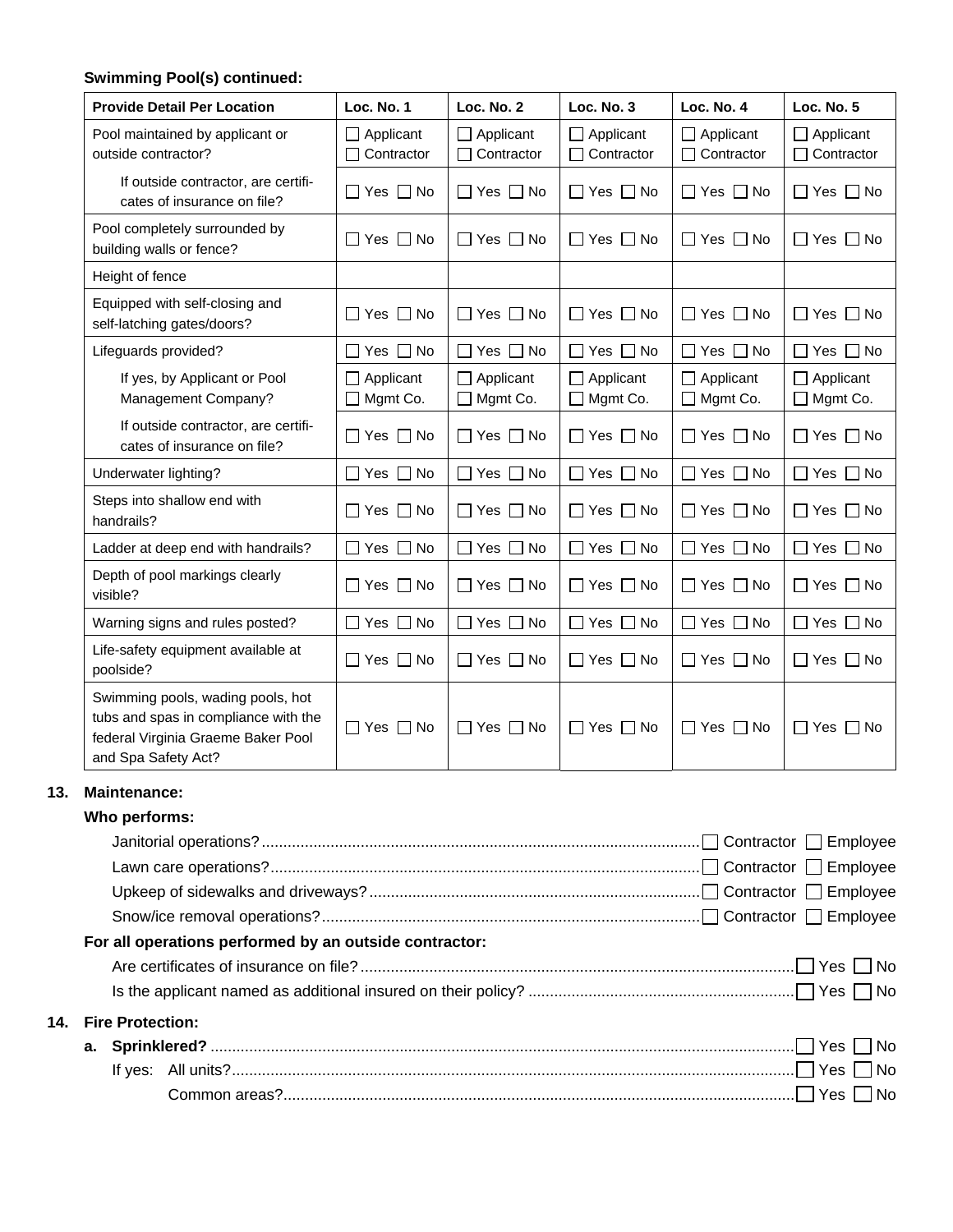|     | <b>Fire Protection continued:</b>                                                                   |                                                                                           |                             |                               |                             |                             |  |  |
|-----|-----------------------------------------------------------------------------------------------------|-------------------------------------------------------------------------------------------|-----------------------------|-------------------------------|-----------------------------|-----------------------------|--|--|
|     |                                                                                                     |                                                                                           |                             |                               |                             |                             |  |  |
|     |                                                                                                     |                                                                                           |                             |                               |                             |                             |  |  |
| c.  |                                                                                                     |                                                                                           |                             |                               |                             |                             |  |  |
|     |                                                                                                     |                                                                                           |                             |                               |                             |                             |  |  |
|     |                                                                                                     |                                                                                           |                             |                               |                             |                             |  |  |
|     |                                                                                                     |                                                                                           |                             |                               |                             |                             |  |  |
| 15. | <b>Security:</b>                                                                                    |                                                                                           |                             |                               |                             |                             |  |  |
|     | Completion of Section 15. Security not required for dwelling or boarding/rooming house occupancies. |                                                                                           |                             |                               |                             |                             |  |  |
| а.  | <b>Master keys and locks:</b>                                                                       |                                                                                           |                             |                               |                             |                             |  |  |
|     |                                                                                                     |                                                                                           |                             |                               |                             |                             |  |  |
|     |                                                                                                     |                                                                                           |                             |                               |                             |                             |  |  |
| b.  | <b>Criminal incidents:</b>                                                                          |                                                                                           |                             |                               |                             |                             |  |  |
|     |                                                                                                     | (1) Does management advise residents of all criminal activity that has taken place on the |                             |                               |                             |                             |  |  |
|     | If yes, how is this done? _____                                                                     |                                                                                           |                             |                               |                             |                             |  |  |
|     |                                                                                                     |                                                                                           |                             |                               |                             |                             |  |  |
| c.  | Do the residents' doors or windows contain any of the following?                                    |                                                                                           |                             |                               |                             |                             |  |  |
|     | <b>Provide Detail Per Location</b>                                                                  | Loc. No. 1                                                                                | Loc. No. 2                  | Loc. No. 3                    | Loc. No. 4                  | Loc. No. 5                  |  |  |
|     | Dead bolts?                                                                                         | $\Box$ Yes $\Box$ No                                                                      | $\Box$ Yes $\Box$ No        | $\Box$ Yes $\Box$ No          | $\Box$ Yes $\Box$ No        | $\Box$ Yes $\Box$ No        |  |  |
|     | Lock pins for windows and<br>sliding glass doors?                                                   | $\Box$ Yes $\Box$ No                                                                      | $\Box$ Yes $\Box$ No        | $\Box$ Yes $\Box$ No          | $\Box$ Yes $\Box$ No        | $\Box$ Yes $\Box$ No        |  |  |
|     | Door Viewer or Peephole in front<br>doors?                                                          | $\Box$ Yes $\Box$ No                                                                      | $\Box$ Yes $\Box$ No        | $\Box$ Yes $\Box$ No          | $\Box$ Yes $\Box$ No        | $\Box$ Yes $\Box$ No        |  |  |
|     | Window locks/bars?                                                                                  | $\Box$ Yes $\Box$ No                                                                      | $\Box$ Yes $\Box$ No        | $\Box$ Yes $\Box$ No          | $\Box$ Yes $\Box$ No        | $\Box$ Yes $\Box$ No        |  |  |
| d.  |                                                                                                     |                                                                                           |                             |                               |                             |                             |  |  |
|     | If yes, what type?<br>(1) If gated, please answer the following questions:                          | □ Gated access □ Patrol                                                                   |                             | $\Box$ Security alarm systems |                             |                             |  |  |
|     | <b>Provide Detail Per Location</b>                                                                  | Loc. No. 1                                                                                | Loc. No. 2                  | Loc. No. 3                    | Loc. No. 4                  | Loc. No. 5                  |  |  |
|     | Entire apartment complex gated?                                                                     | $\Box$ Yes $\Box$ No                                                                      | $\Box$ Yes $\Box$ No        | Yes $\Box$ No                 | $\Box$ Yes $\Box$ No        | $Yes \Box No$               |  |  |
|     | Who is given access?                                                                                |                                                                                           |                             |                               |                             |                             |  |  |
|     |                                                                                                     |                                                                                           |                             |                               |                             |                             |  |  |
|     | How is access obtained: guard at<br>gate, card or security code?                                    | $\Box$ Guard<br>$\Box$ Card                                                               | $\Box$ Guard<br>$\Box$ Card | $\Box$ Guard<br>$\Box$ Card   | $\Box$ Guard<br>$\Box$ Card | $\Box$ Guard<br>$\Box$ Card |  |  |
|     |                                                                                                     | $\Box$ Code                                                                               | $\Box$ Code                 | $\Box$ Code                   | $\Box$ Code                 | $\Box$ Code                 |  |  |
|     | If guard at gate, advise how                                                                        | No.                                                                                       | No. $\_\_$                  | No.                           | No.                         | No.                         |  |  |
|     | many and if armed or                                                                                | $\Box$ Armed                                                                              | $\Box$ Armed                | $\Box$ Armed                  | $\Box$ Armed                | $\Box$ Armed                |  |  |
|     | unarmed.                                                                                            | $\Box$ Unarmed                                                                            | $\Box$ Unarmed              | $\Box$ Unarmed                | $\Box$ Unarmed              | $\Box$ Unarmed              |  |  |
|     | If gate is card or security<br>code access, how often is<br>maintenance done on the<br>gate?        |                                                                                           |                             |                               |                             |                             |  |  |
|     | What procedure is in place if<br>gate is not working?                                               |                                                                                           |                             |                               |                             |                             |  |  |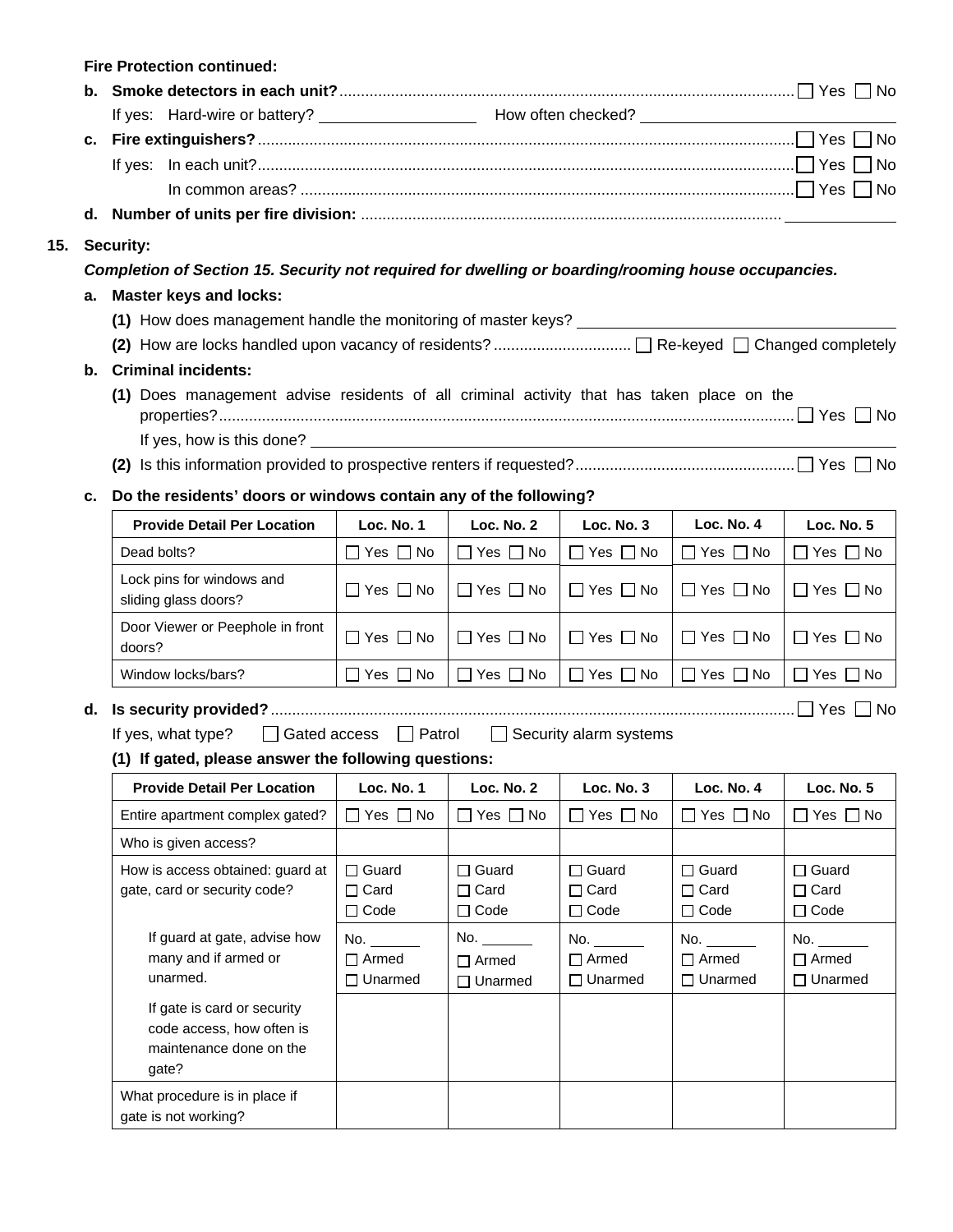## **(2) If patrol, please answer the following questions:**

| <b>Provide Detail Per Loc.</b>                                               | Loc. No. 1               | Loc. No. 2                                        | Loc. No. 3                             | Loc. No. 4                                                 | Loc. $No. 5$             |
|------------------------------------------------------------------------------|--------------------------|---------------------------------------------------|----------------------------------------|------------------------------------------------------------|--------------------------|
| Number of armed guards                                                       |                          |                                                   |                                        |                                                            |                          |
| Number of unarmed guards                                                     |                          |                                                   |                                        |                                                            |                          |
| Are guards employees of<br>management or independent<br>contractor?          | □ Contractor             | Management   Management  <br>Contractor<br>$\Box$ | $\Box$ Management<br>$\Box$ Contractor | Management  <br>$\mathbf{1}$<br>Contractor<br>$\mathbf{I}$ | Management<br>Contractor |
| If independent contractor,<br>are certificates of insurance<br>required?     | $\Box$ Yes $\Box$<br>No. | $\vert$ $\vert$ Yes $\vert$ No                    | $\Box$ Yes $\Box$ No                   | $\Box$ Yes $\Box$ No                                       | $\Box$ Yes $\Box$ No     |
| Is applicant named as<br>additional insured on their<br>policy?              | $\Box$ Yes $\Box$ No     | $\Box$ Yes $\Box$ No                              | $\Box$ Yes $\Box$ No                   | $\Box$ Yes $\Box$ No                                       | Yes     No<br>$\Box$     |
| Security twenty-four (24) hours?                                             | $\Box$ Yes $\Box$<br>No. | $\Box$ Yes $\Box$ No                              | No<br>$\Box$ Yes $\Box$                | $\Box$ Yes $\Box$ No                                       | $\Box$ Yes $\Box$ No     |
| Are guards responsible for<br>residents' safety and/or<br>complex/amenities? | ∐ Yes     No             | Yes     No<br>$\Box$                              | $\Box$ Yes $\Box$ No                   | $\Box$ Yes $\Box$ No                                       | ∐ Yes ∐ No               |

## **(3) If security alarm systems are provided, please answer the following questions:**

| <b>Provide Detail Per Loc.</b>                       | Loc. No. 1 | Loc. No. $2 \parallel$ | Loc. No. $3$ $\parallel$                                                                                 | Loc. No. 4 | <b>Loc. No. 5</b> |
|------------------------------------------------------|------------|------------------------|----------------------------------------------------------------------------------------------------------|------------|-------------------|
| Alarm systems in every unit?                         |            |                        | $\Box$ Yes $\Box$ No $\Box$ Yes $\Box$ No $\Box$ Yes $\Box$ No $\Box$ Yes $\Box$ No $\Box$ Yes $\Box$ No |            |                   |
| Residents shown how to operate<br>the alarm systems? |            |                        | コ Yes コ No   □ Yes □ No   □ Yes □ No   □ Yes □ No   □ Yes □ No                                           |            |                   |
| Who monitors the alarms?                             |            |                        |                                                                                                          |            |                   |

### **16. Other Exposures:**

|     |                                                                                            | <b>Number of:</b> Baseball field(s)                                                                                                                                                                                   | Lakes/Ponds (acres)    |  | Shuffleboard court(s) |                         |  |
|-----|--------------------------------------------------------------------------------------------|-----------------------------------------------------------------------------------------------------------------------------------------------------------------------------------------------------------------------|------------------------|--|-----------------------|-------------------------|--|
|     |                                                                                            | Basketball court(s)                                                                                                                                                                                                   | Parks (acres)          |  | Spa/Hot tub(s)        |                         |  |
|     |                                                                                            | <b>Bathing Beaches</b><br><u>and the state</u>                                                                                                                                                                        | Playground(s)          |  | <b>Stables</b>        |                         |  |
|     |                                                                                            | Bicycle trails (miles) _________                                                                                                                                                                                      | Racquetball court(s)   |  | Streets/Roads (miles) | <u> a serie de la p</u> |  |
|     |                                                                                            | Boat docks/slips                                                                                                                                                                                                      | Saunas                 |  | Tennis court(s)       |                         |  |
|     |                                                                                            | Clubhouse (sq. ft.)                                                                                                                                                                                                   | <b>Shooting Ranges</b> |  | Volleyball court(s)   |                         |  |
|     |                                                                                            |                                                                                                                                                                                                                       |                        |  |                       |                         |  |
|     |                                                                                            |                                                                                                                                                                                                                       |                        |  |                       |                         |  |
|     |                                                                                            |                                                                                                                                                                                                                       |                        |  |                       |                         |  |
| 17. | If yes, explain:                                                                           | During the past three years, has any company canceled, declined or refused similar insurance<br><u> 1989 - Johann Stoff, deutscher Stoff, der Stoff, der Stoff, der Stoff, der Stoff, der Stoff, der Stoff, der S</u> |                        |  |                       |                         |  |
| 18. |                                                                                            |                                                                                                                                                                                                                       |                        |  |                       |                         |  |
|     |                                                                                            |                                                                                                                                                                                                                       |                        |  |                       |                         |  |
| 19. | Does risk engage in the generation of power, other than emergency back-up power, for their |                                                                                                                                                                                                                       |                        |  |                       |                         |  |
|     | If yes, describe:                                                                          |                                                                                                                                                                                                                       |                        |  |                       |                         |  |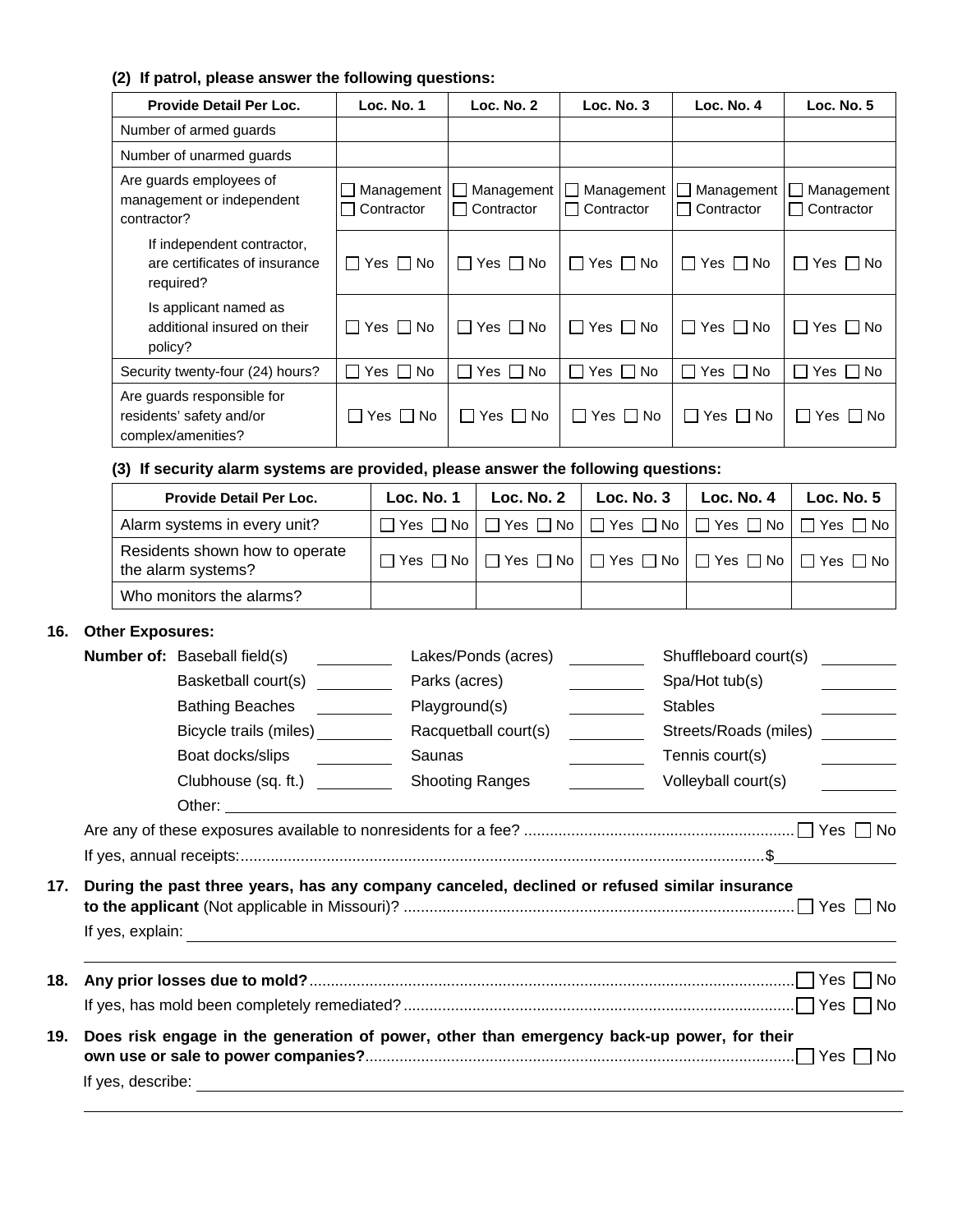| If yes, explain and advise where insured: |  |
|-------------------------------------------|--|

- **21. Any new ground up construction operations anticipated within the next twelve (12) months?** ......  $\Box$  Yes  $\Box$  No If yes, describe:  $\qquad \qquad \qquad$
- **22. Any construction or remodeling operations for conversion to or from condominiums and/or townhouses?**.............................................................................................................................................. Yes No

#### **23. Additional Insured Information:**

| <b>Name</b> | <b>Address</b> | <b>Interest</b> |  |
|-------------|----------------|-----------------|--|
|             |                |                 |  |
|             |                |                 |  |
|             |                |                 |  |

#### **24. Prior Carrier Information:**

|                      | Year: | Year: | Year: | Year: | Year: |
|----------------------|-------|-------|-------|-------|-------|
| Carrier              |       |       |       |       |       |
| <b>Policy Number</b> |       |       |       |       |       |
| Coverage             |       |       |       |       |       |
| <b>Total Premium</b> | \$    | ۰D    | D     | \$    | ۰D    |

#### **25. Loss History:**

| Indicate all claims or losses (regardless of fault and whether or not insured) or occurrences that may give rise to<br>$\Box$ Check if no losses in the last five years<br>claims for the prior five years. |                            |                    |                           |                                            |
|-------------------------------------------------------------------------------------------------------------------------------------------------------------------------------------------------------------|----------------------------|--------------------|---------------------------|--------------------------------------------|
| Date of<br><b>Loss</b>                                                                                                                                                                                      | <b>Description of Loss</b> | <b>Amount Paid</b> | Amount<br><b>Reserved</b> | <b>Claim Status</b><br>(Open or<br>Closed) |
|                                                                                                                                                                                                             |                            |                    |                           |                                            |
|                                                                                                                                                                                                             |                            |                    |                           |                                            |
|                                                                                                                                                                                                             |                            |                    |                           |                                            |
|                                                                                                                                                                                                             |                            |                    |                           |                                            |
|                                                                                                                                                                                                             |                            |                    |                           |                                            |

This application does not bind the applicant nor the Company to complete the insurance, but it is agreed that the information contained herein shall be the basis of the contract should a policy be issued.

**FRAUD WARNING:** Any person who knowingly and with intent to defraud any insurance company or other person files an application for insurance or statement of claim containing any materially false information or conceals for the purpose of misleading, information concerning any fact material thereto commits a fraudulent insurance act, which is a crime and subjects such person to criminal and civil penalties. **Not applicable in Nebraska, Oregon and Vermont.**

**NOTICE TO COLORADO APPLICANTS:** It is unlawful to knowingly provide false, incomplete, or misleading facts or information to an insurance company for the purpose of defrauding or attempting to defraud the company. Penalties may include imprisonment, fines, denial of insurance and civil damages. Any insurance company or agent of an insurance company who knowingly provides false, incomplete, or misleading facts or information to a policy holder or claimant for the purpose of defrauding or attempting to defraud the policy holder or claimant with regard to a settlement or award payable from insurance proceeds shall be reported to the Colorado Division of Insurance within the Department of Regulatory Agencies.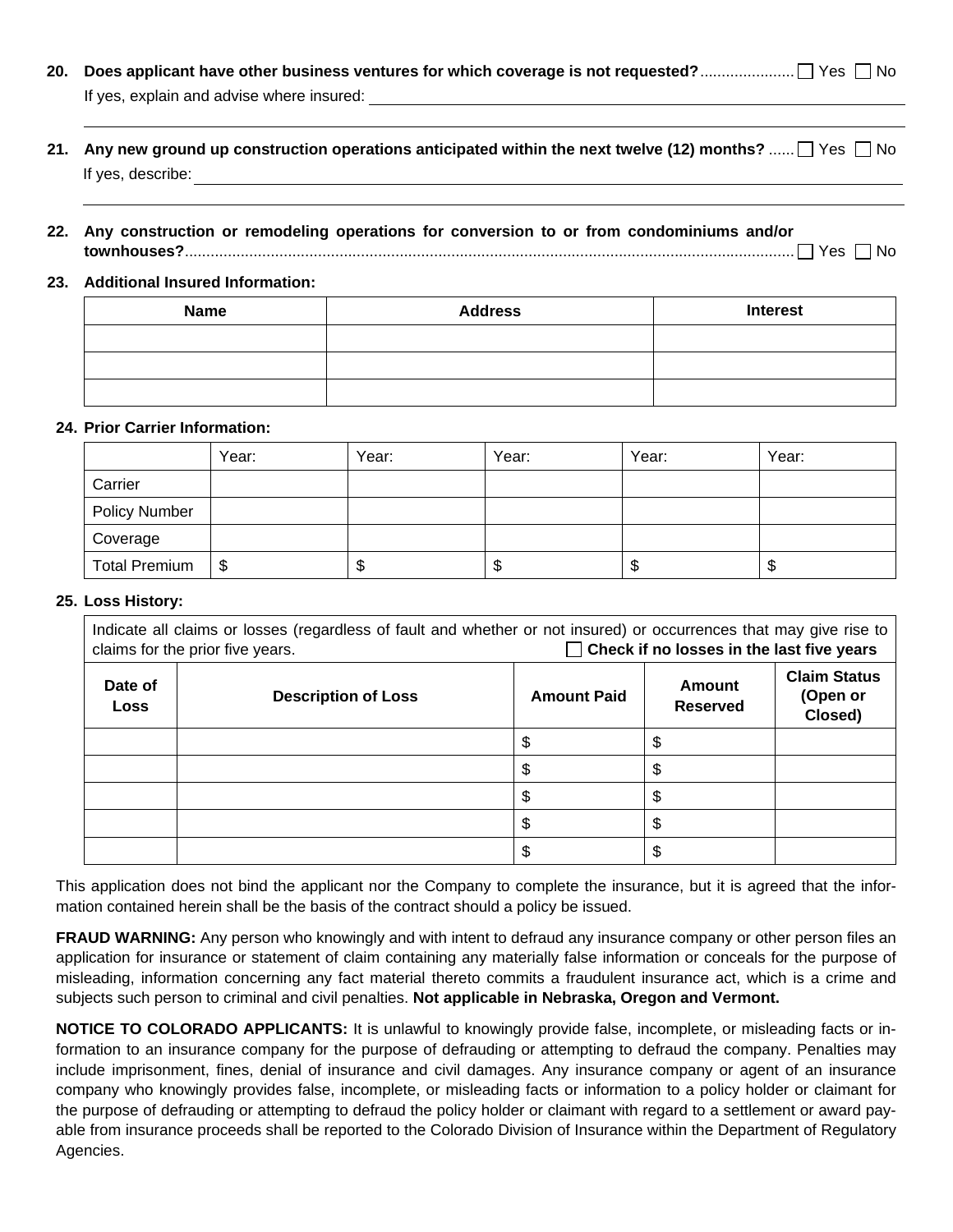**WARNING TO DISTRICT OF COLUMBIA APPLICANTS:** It is a crime to provide false or misleading information to an insurer for the purpose of defrauding the insurer or any other person. Penalties include imprisonment and/or fines. In addition, an insurer may deny insurance benefits if false information materially related to a claim was provided by the applicant.

**NOTICE TO FLORIDA APPLICANTS:** Any person who knowingly and with intent to injure, defraud, or deceive any insurer files a statement of claim or an application containing any false, incomplete, or misleading information is guilty of a felony in the third degree.

**NOTICE TO LOUISIANA APPLICANTS:** Any person who knowingly presents a false or fraudulent claim for payment of a loss or benefit or knowingly presents false information in an application for insurance is guilty of a crime and may be subject to fines and confinement in prison.

**NOTICE TO MAINE APPLICANTS:** It is a crime to knowingly provide false, incomplete or misleading information to an insurance company for the purpose of defrauding the company. Penalties may include imprisonment, fines or a denial of insurance benefits.

**NOTICE TO MARYLAND APPLICANTS:** Any person who knowingly and willfully presents a false or fraudulent claim for payment of a loss or benefit or who knowingly and willfully presents false information in an application for insurance is guilty of a crime and may be subject to fines and confinement in prison.

**NOTICE TO MINNESOTA APPLICANTS:** A person who files a claim with intent to defraud or helps commit a fraud against an insurer is guilty of a crime.

**NOTICE TO OHIO APPLICANTS:** Any person who knowingly and with intent to defraud any insurance company files an application for insurance or statement of claim containing any materially false information or conceals for the purpose of misleading, information concerning any fact material thereto commits a fraudulent insurance act, which is a crime and subjects such person to criminal and civil penalties.

**NOTICE TO OKLAHOMA APPLICANTS:** Any person who knowingly, and with intent to injure, defraud or deceive any insurer, makes any claim for the proceeds of an insurance policy containing any false, incomplete or misleading information is guilty of a felony.

**NOTICE TO RHODE ISLAND APPLICANTS:** Any person who knowingly presents a false or fraudulent claim for payment of a loss or benefit or knowingly presents false information in an application for insurance is guilty of a crime and may be subject to fines and confinement in prison.

**FRAUD WARNING (Applicable in Tennessee, Virginia and Washington):** It is a crime to knowingly provide false, incomplete or misleading information to an insurance company for the purpose of defrauding the company. Penalties include imprisonment, fines and denial of insurance benefits.